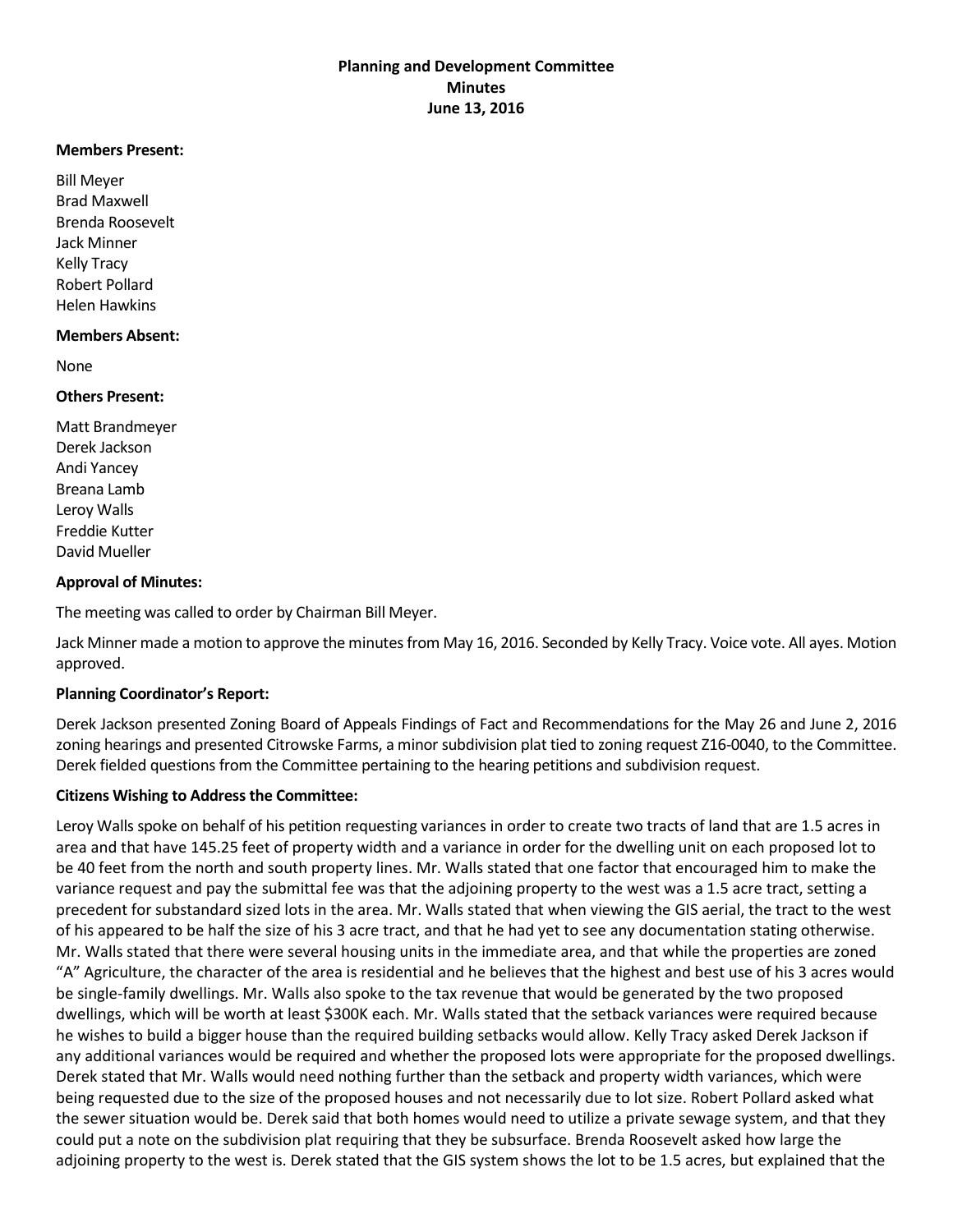deed and records at the Maps and Plats Department show the lot to be 2 acres in size – Derek stated he believed this was due to a mapping error in the GIS system. Kelly Tracy asked why the lot size of the adjoining property to the west was so important. Derek stated that the sized of the property matters in this case because the ZBA denied Mr. Walls' request based on the fact that there were no substandard size lots in the area. Ms. Tracy stated that she isn't comfortable denying Mr. Walls request based on neighbor opposition alone. Brenda Roosevelt inquired whether the new homes would be for Mr. Walls and his parents. Mr. Walls stated that he had initially hoped that would be the case, but that it was not certain at this point. Brad Maxwell inquired about the soil quality, asking if we could require soil evaluation. Matt stated that we could provide something from a neighboring property regarding soil quality, but that we would want site plans and layouts for the proposed dwellings.

Freddie Kutter address the committee on behalf of his petition requesting a special use permit in order to have a remote control race track on site at 435 West McArthur in Cottage Hills. Mr. Kutter acknowledged existing violations on the site and explained how he would be addressing them. Mr. Kutter also described his parking plan and the layout of the proposed RC race tracks and related lighting and signage. Mr. Kutter stated that the tracks would be constructed of hard clay with 30 degree banks along the corners. Brad Maxwell inquired whether the cars would be gas or battery powered. Mr. Kutter explained that about 99.5% of the cars were battery powered and that they had not had anyone bring a gas powered one to the track. Mr. Kutter stated that the cars must be 1/8 scale. Matt Brandmeyer inquired about the use of a PA system. Mr. Kutter stated that there would be someone calling the races, but that it would be right at the track area and should not produce much noise. Mr. Kutter also requested and extension of the ZBA approved hours of operation from 12PM to 8PM Monday through Saturday to 12PM to 10PM Monday through Sunday. Derek Jackson explained that 10PM is when the noise ordinance comes into effect. Brenda Roosevelt inquired about the existing violations. Derek stated that staff observed 6 unlicensed vehicles, junk and debris, and open burning and that there was a condition of approval requiring Mr. Kutter to address all outstanding violations.

### **Old Business:**

Kelly Tracy made a motion to accept Phillip Dean's withdrawal of petition Z16-0023. Seconded by Brad Maxwell. Voice vote. All ayes. Motion approved.\*

#### **New Business:**

Kelly Tracy made a motion to separate Resolution Z16-0030 from Resolutions, Zoning Board of Appeals Findings of Fact, and Recommendations from May 26 and June 2, 2016 and to table the item until the next Planning & Development Committee meeting. Seconded by Brad Maxwell. Voice vote. All ayes.

Brad Maxwell requested to separate Resolutions Z16-0042 and Z16-0039 from Resolutions, Zoning Board of Appeals Findings of Fact, and Recommendations from May 26 and June 2, 2016.

Kelly Tracymade a motion to approve Resolutions, Zoning Board of Appeals Findings of Fact, and Recommendations from May 26 and June 2, 2016 (excepting Resolutions Z16-0030, Z16-0042, and Z16-0039). Seconded by Brenda Roosevelt. Voice vote. All ayes. Motion approved.

Brad Maxwell stated that he had questions regarding Resolution Z16-0042, the petition of Andrew and Mary Kerkemeyer, requesting variances in order to create a tract of land that is .87 acres in area, in order to build a single-family dwelling that will be 25 feet from the front and rear property lines, and in order to have an existing private sewage system on a lot that is less than the required 40,000 square feet. Mr. Maxwell questioned the ZBA's decision to approve Mr. Kerkemeyer's variance to create a .87 acre tract with a subsurface private sewage system, yet to deny a request to create a lot that is 1.5 acres instead of the required two. Mr. Maxwell stated that Mr. Kerkemeyer has enough land to meet the two acre minimum lot size requirement, so he believes the hardship is self-inflicted. He stated that the Kerkemeyers' decision to request a reduced lot size is more out of convenience than an actual hardship. Kelly Tracy and Brenda Roosevelt agreed with Mr. Maxwell's assessment of the situation. Brad Maxwell stated that he'd like to table the item until the following meeting to hear what the applicant has to say regarding the request.

Brad Maxwell made a motion to table Resolution, Zoning Board of Appeals Findings of Fact, and Recommendation for Zoning File Z16-0042. Seconded by Brenda Roosevelt. Voice vote. All ayes. Motion approved.